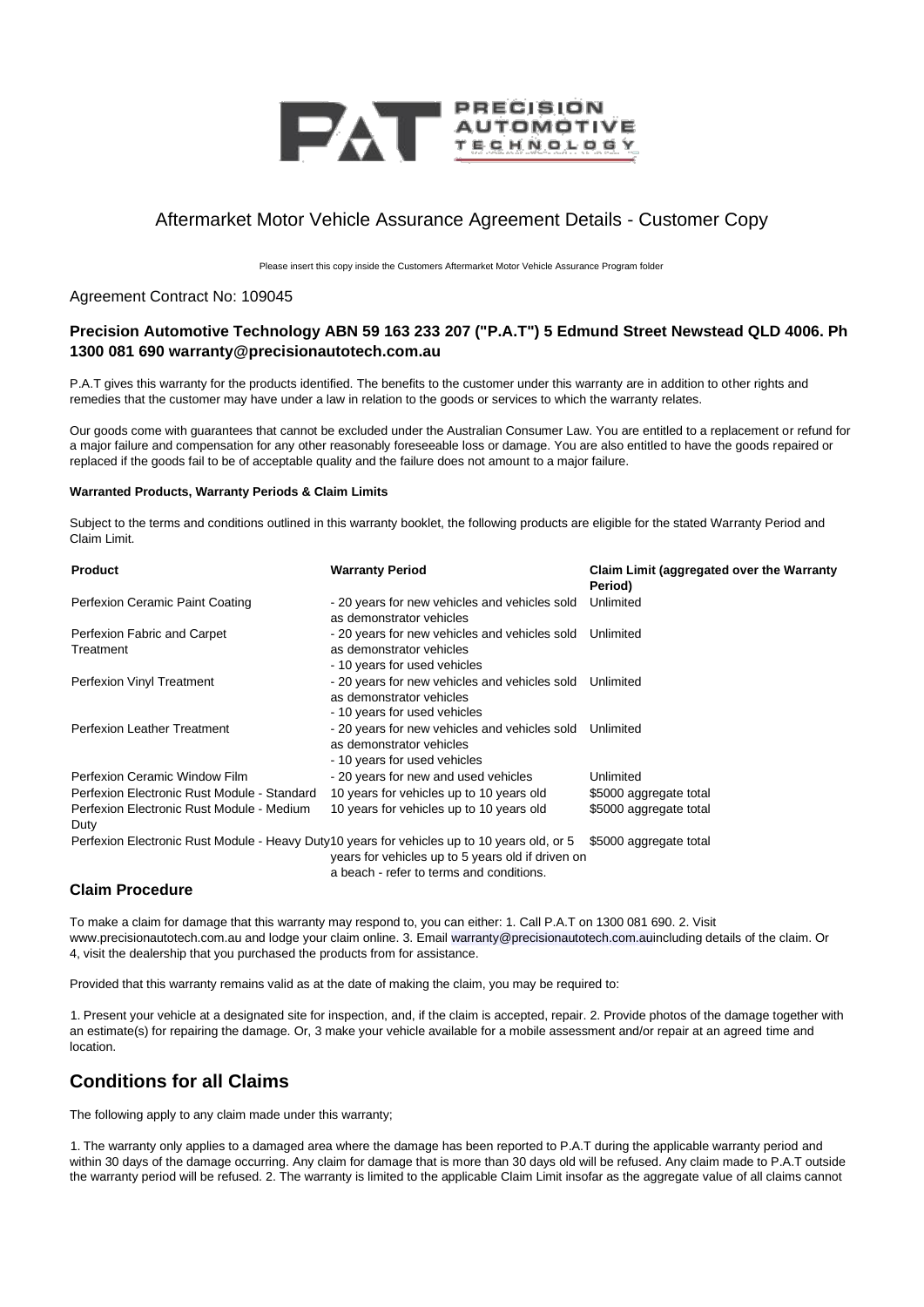exceed the Claim Limit. If the aggregate value of all claims exceeds the Claim Limit, P.A.T will not be obliged to provide any repair, re-treatment, replacement or other services or products, or make any payment, the value of which (in aggregate) would exceed the Claim Limit. 3. To satisfy its obligations to provide any repair, re-treatment, replacement or other services or products under the warranty, P.A.T may, in its discretion, elect to pay to you an amount equal to the value of such services or products but capped at the Claim Limit. 4. Any claim for damage that is repaired, re-treated, replaced or otherwise remedied or rectified without authorisation first being obtained from P.A.T will not be covered by, and is excluded from, the warranty. 5. The warranty is not transferable and will expire upon sale or transfer of ownership of the vehicle to which the products are applied. 6. Any claim for loss of time, inconvenience or loss of use of the vehicle or incidental or consequential damages whatsoever will not be covered by, and is excluded from, the warranty. 7. Failure to comply with the terms and conditions outlined in this booklet will result in the warranty being void to the extent that the failure (directly or indirectly) causes the damage the subject of the claim. 8. The vehicle must be regularly cleaned with the Perfexion car shampoo (or a pH neutral car shampoo). Approved car shampoo and car care products can be purchased from the selling dealer.

# **Definitions**

"P.A.T Trained Applicators" means those applicators trained in the application of P.A.T car care products as listed on the P.A.T website at www.precisionautotech.com.au;

# **Care and Maintenance Advice - for full details refer to the Care and Maintenance Schedule**

EXTERIOR CONTAMINATION - Remove any contaminants immediately from the paint work with a soft microfibre cloth, the Perfexion car shampoo and warm water.

Wash your vehicle regularly with the Perfexion car shampoo.

Dry the vehicle using a quality chamois ensuring you remove all water droplets and marks.

If a contaminant does not completely come off after washing the vehicle, use the Perfexion Spot Cleaner with a soft microfibre cloth. Apply a small amount to the cloth and rub the affected area in a circular motion. If necessary reapply.

To remove any further contaminants, residue or fine surface marks, use the Perfexion Fine Line Scratch Remover. Apply a small amount to the microfibre cloth and gently rub the affected area in a circular motion. If necessary, repeat until the mark is gone.

INTERIOR CONTAMINATION - Remove any contaminants immediately from the interior surfaces using a soft microfibre cloth and warm water.

If the contaminant does not come off completely, use the Perfexion Spot Cleaner. Apply a small amount to a damp microfibre cloth, blot the cloth over the affected area and repeat with pressure until the contaminant is gone. Repeat with a damp cloth to remove any final Spot Cleaner residue.

You may void your warranty or incur a cleaning charge if no attempt is made to clean the surface, the vehicle is not regularly cleaned, or the full Care and Maintenance Schedule is not followed.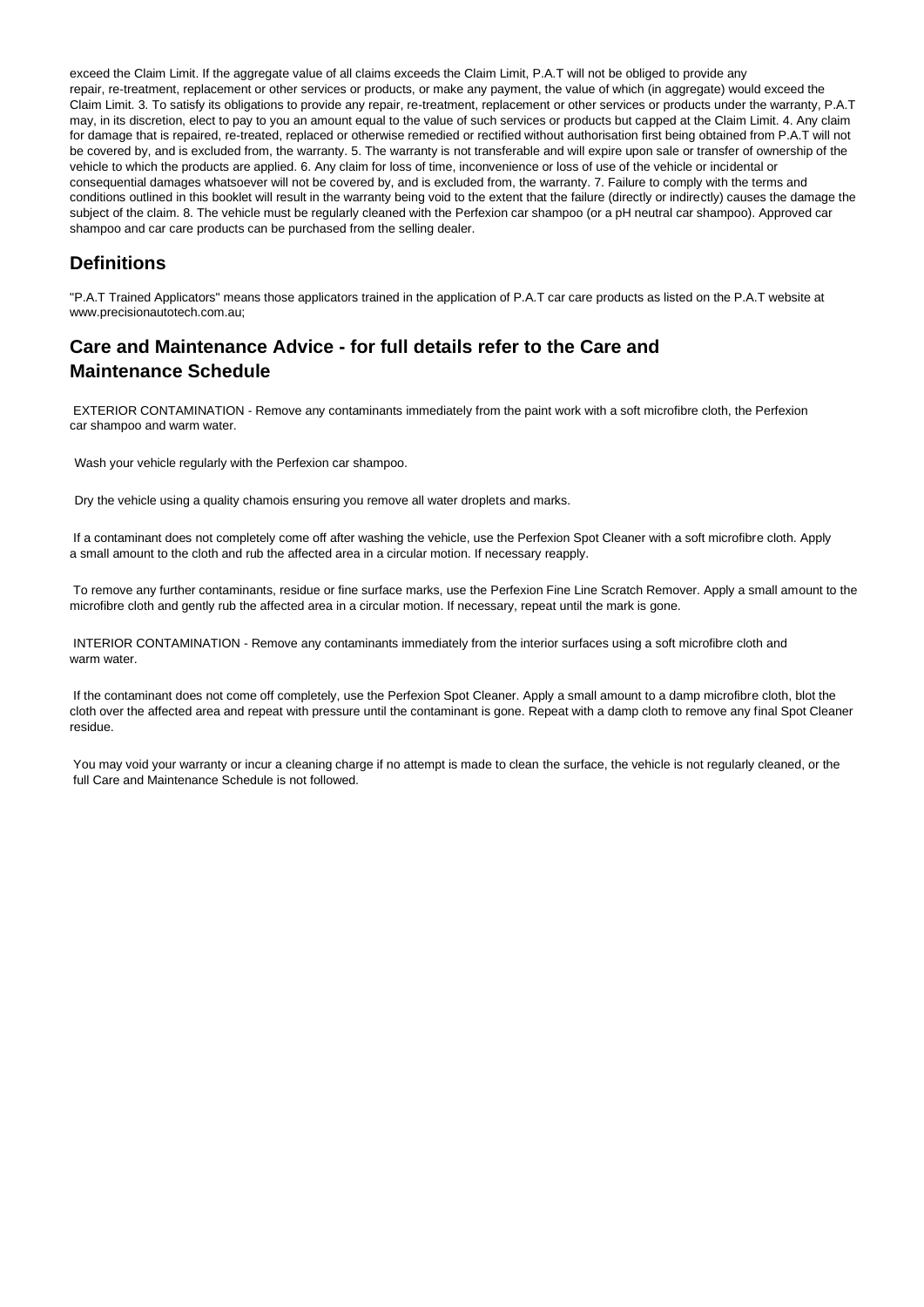### Perfexion Ceramic Paint Coating - New Car

## **Perfexion Ceramic Paint Coating - New Car**

#### **Warranty Conditions**

P.A.T warrants that should Perfexion Ceramic Paint Coating fail to satisfactorily protect the vehicle's paintwork from permanent oxidation, fading, discolouration, loss of gloss, water spotting caused by acid rain, insect etching, tar and road grime damage, natural environmental fallout, clear coat separation caused by bat droppings, bird droppings or tree sap, then P.A.T will at its discretion repair and re-treat the damaged area, provided that you comply with these Warranty Conditions during the Warranty Period:

1. Only P.A.T Trained Applicators are permitted to apply Perfexion Ceramic Paint Coating to the vehicle.

2. The vehicle must be washed once a month with Perfexion Shampoo (or other pH neutral car shampoo). Approved car shampoo and car care products can be purchased from the selling dealer.

3. The application of any polishing or waxing product to the paint work will void this warranty.

4. You must remove within 24 hours from the paint any bird droppings, tree sap or bat droppings by using a clean cloth and following the care and maintenance schedule.

5. If any area treated with Perfexion Ceramic Paint Coating is replaced or repaired (excluding under this warranty) then the replaced or repaired area must have Perfexion Ceramic Paint Coating reapplied within 30 days of the repair to ensure that the warranty is maintained. The cost for this re-application shall be borne by the owner of the vehicle or their insurer.

6. This warranty does not cover damage arising from collision, stone chips, surface rust, chemical fallout, chemical spillage, scratching, sunscreen, abrasions, paint imperfections (eg paint flaking, peeling or foreign matter deposits), acts of vandalism, acid, ammonia, hail, industrial fallout, mineral deposits, hard water, artificial tanning products, oil, grease, baby formula, permanent markers, abrasive or corrosive products, improper treatment of the surface, or events which result in damage to the treated surface arising from negligence or abnormal treatment.

7. This warranty does not cover scratches, micro-scratches, swirl marks, damage to the foot pedals, external trims, plastic trims, steering wheel, gear knobs, hand brakes, aftermarket accessories or OEM material failure (eg delamination, decomposition, stretching or deformation.)

### Perfexion Fabric & Carpet Treatment - New Car

## **Perfexion Fabric & Carpet Treatment - New Car**

#### **Warranty Conditions**

P.A.T warrants that should the Perfexion Fabric & Carpet Treatment fail to satisfactorily protect any treated fabric surface against permanent damage caused by oil based food stains, drinks, milk stains, pet stains, perspiration stains, odours, make-up stains or general and dirt stains, then P.A.T will at its discretion repair and retreat the damage area, provided that the following conditions are met during the Warranty Period:

1. Only P.A.T Trained Applicators are permitted to apply Perfexion Fabric & Carpet Treatment to the vehicle.

2. Only fabric areas treated with Perfexion Fabric & Carpet Treatment will be covered by this warranty.

3. If any treated fabric area is replaced or repaired (excluding under this warranty), the area must have Perfexion Fabric & Carpet Treatment reapplied within 30 days of the repair to ensure that this warranty is maintained. The cost for this re-application shall by borne by the owner of the vehicle or their insurer.

4. This warranty does not cover damage arising from the piercing of the fabric, collision, act(s) of vandalism, paint spillage, bleach, dye, tears, sunscreen, artificial tanning products, oils, grease, baby formula, burns (including but not limited to cigarette burns), acid, ammonia, abrasive or corrosive products, permanent ink markers, negligence, abnormal or improper treatment of the fabric. Nor does it cover the removal of soils from treated surfaces.

5. This warranty does not cover damage to the foot pedals, external trims, plastic trims, steering wheels, gear knobs, hand brakes, aftermarket accessories, or OEM material failure (eg delamination, decomposition, stretching or deformation.)

6. Perfexion Fabric & Carpet treatment may offer some protection, and improve attempts to remove sunscreen marks. However, damage caused by sunscreen is not covered under this warranty.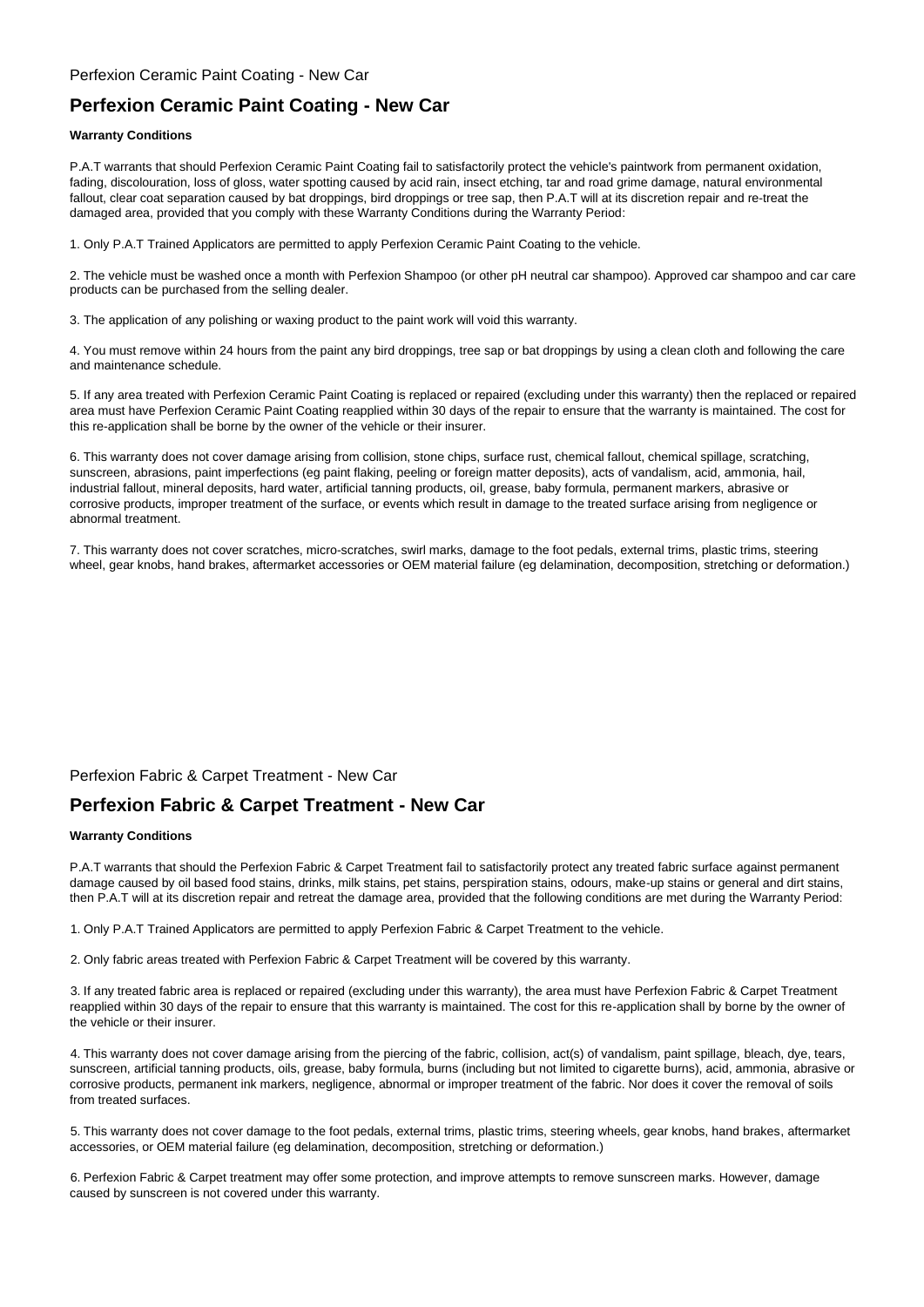# **Perfexion Vinyl Treatment - New Car**

#### **Warranty Conditions**

P.A.T warrants that should Perfexion Vinyl Treatment fail to satisfactorily protect any treated vinyl surface against permanent splitting, fading, cracking, perspiration stains, make-up stains, food & drink stains, pet stains and odours then P.A.T will at its discretion repair and re-treat the damaged area, provided that the following Warranty Conditions are met during the Warranty Period.

1, Only P.A.T Trained Applicators are permitted to apply Perfexion Vinyl Treatment to the vehicle.

2. Only areas treated with Perfexion Vinyl Treatment will be covered by this warranty.

3. If any treated area is replaced or repaired (excluding under this Warranty, in which case the relevant area will be re-treated as part of the Warranty claim) the area must have Perfexion Vinyl Treatment reapplied within 30 days of the repair or replacement to ensure that this warranty is maintained. The cost for this re-application shall by borne by you or your insurer.

4. This warranty does not cover damage arising from the piercing of the vinyl, collision, act(s) of vandalism, paints spillage, bleach, dye, sunscreen, burns including but not limited to cigarette burns, acid, artificial tanning products, oil, grease, baby formula, ammonia, abrasive or corrosive products, permanent ink markers, negligence, abnormal or improper treatment of the surface.

5. This warranty does not cover damage to the foot pedals, external trims, plastic trims, steering wheels, gear knobs, hand brakes, aftermarket accessories, or OEM failure (eg delamination, decomposition, stretching or deformation).

6. Perfexion Vinyl Treatment may offer some protection, and improve attempts to remove sunscreen marks. However, damage caused by sunscreen is not covered under this warranty.

Perfexion Leather Treatment - New Car

## **Perfexion Leather Treatment - New Car**

#### **Warranty Conditions**

P.A.T warrants that should the Perfexion Leather Treatment fail to satisfactorily protect any treated leather surface against permanent fading, splitting, cracking, food & drink stains, perspiration stains, dye transfer Stains, make-up stains, ink markers, pet stains and odours then P.A.T will at its discretion repair and re-treat the damaged area, provided that you comply with these Warranty Conditions during the Warranty Period:

1. Only P.A.T Trained Applicators are permitted to apply Perfexion Leather Treatment to the vehicle.

2. Only areas treated with Perfexion Leather Treatment will be covered by this warranty.

3. If any treated area is replaced or repaired (excluding under this warranty) the area must have Perfexion Leather Treatment reapplied within 30 days of the repair or replacement to ensure that this warranty is maintained. The cost for this re-application shall be borne by the vehicles owner or their insurer.

4. This warranty does not cover damage arising from the piercing of the leather, collision, act(s) of vandalism, paint spillage, bleach, dye, sunscreen, burns (including but not limited to cigarette burns), acid, ammonia, artificial tanning products, oil, grease, baby formula, ammonia, abrasive or corrosive products, permanent ink markers, negligence, abnormal or improper use of the surface.

5. This warranty does not cover damage to the foot pedals, external trims, plastic trims, steering wheels, gear knobs, aftermarket accessories or OEM material failure (eg delamination, decomposition, stretching or deformation.)

6. Perfexion Leather treatment may offer some protection, and improve attempts to remove sunscreen marks. However, damage caused by sunscreen is not covered under this warranty.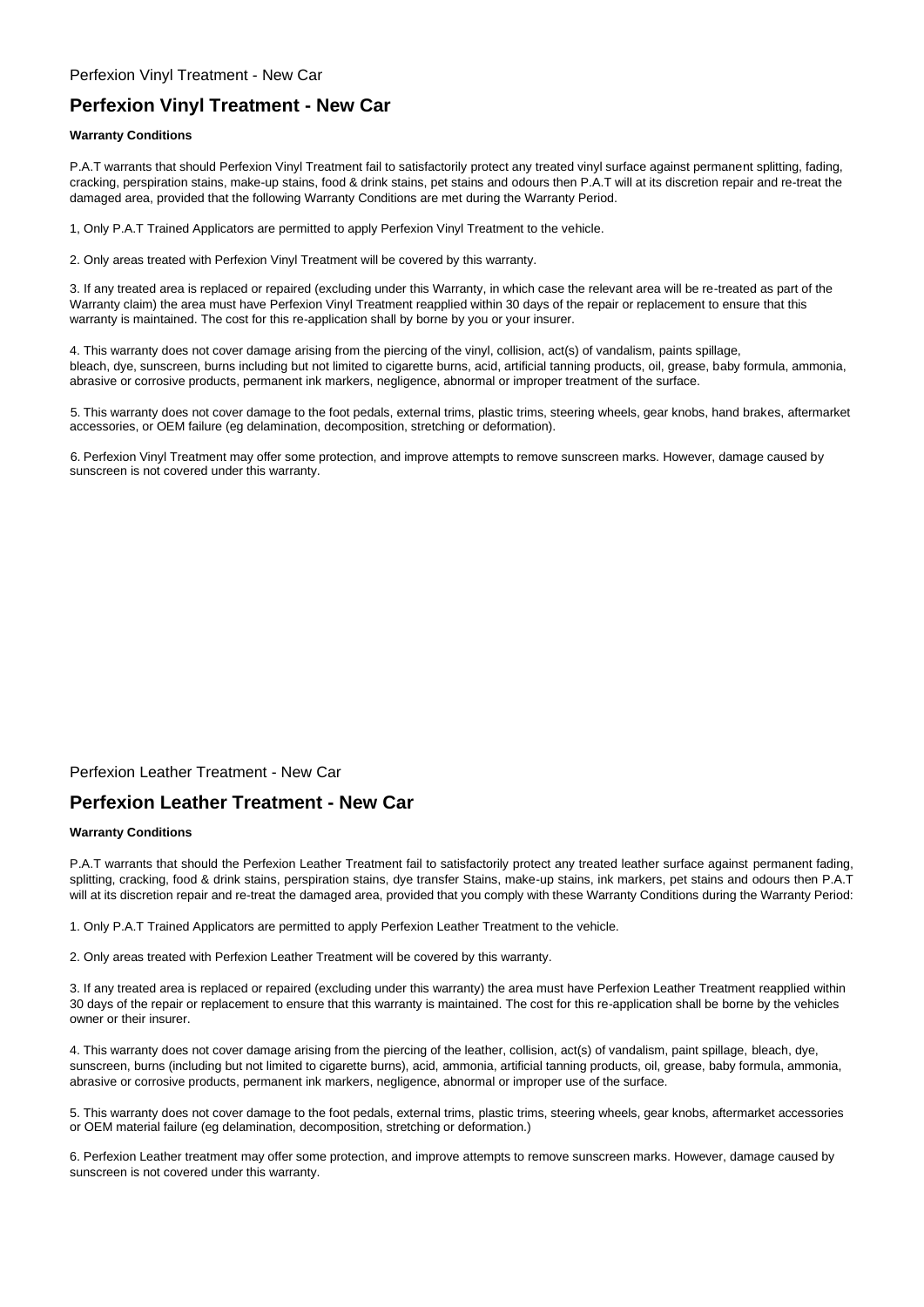### Perfexion Ceramic Window Film - New Car

## **Perfexion Ceramic Window Film - New Car**

#### **Warranty Conditions**

P.A.T warrants that should the Perfexion Ceramic Window Film applied peel, crack, bubble, suffer from adhesive failure, fade, or change colour, then P.A.T will at its discretion repair and/or re-treat the affected area, provided that the following Warranty Conditions are met during the Warranty Period.

1. Only P.A.T Trained Applicators are permitted to apply Perfexion Ceramic Window film to the vehicle.

2. Only mild soapy water, a microfibre cloth or synthetic sponge can be used to clean the window film.

3. Use of any cleaning product not outlined above, including but not limited to abrasive cleaners, coarse cloths or any abrasive material will render this Warranty void to the extent that any damage or imperfection is caused by the use of such product.

4. The treated windows must not be rolled down for a period of three days after application to allow the film to adhere properly to the glass.

5. This warranty does not cover damage arising from collision, act(s) of vandalism, paint spillage, bleach, dye, scratches, burns (including but not limited to cigarette burns), acid, ammonia, abrasive or corrosive products, negligence, abnormal or improper treatment.

6. Curing of the film can take up to 28 days from application. Some minor bubbling is common whilst the film cures. No claims will be accepted during that period.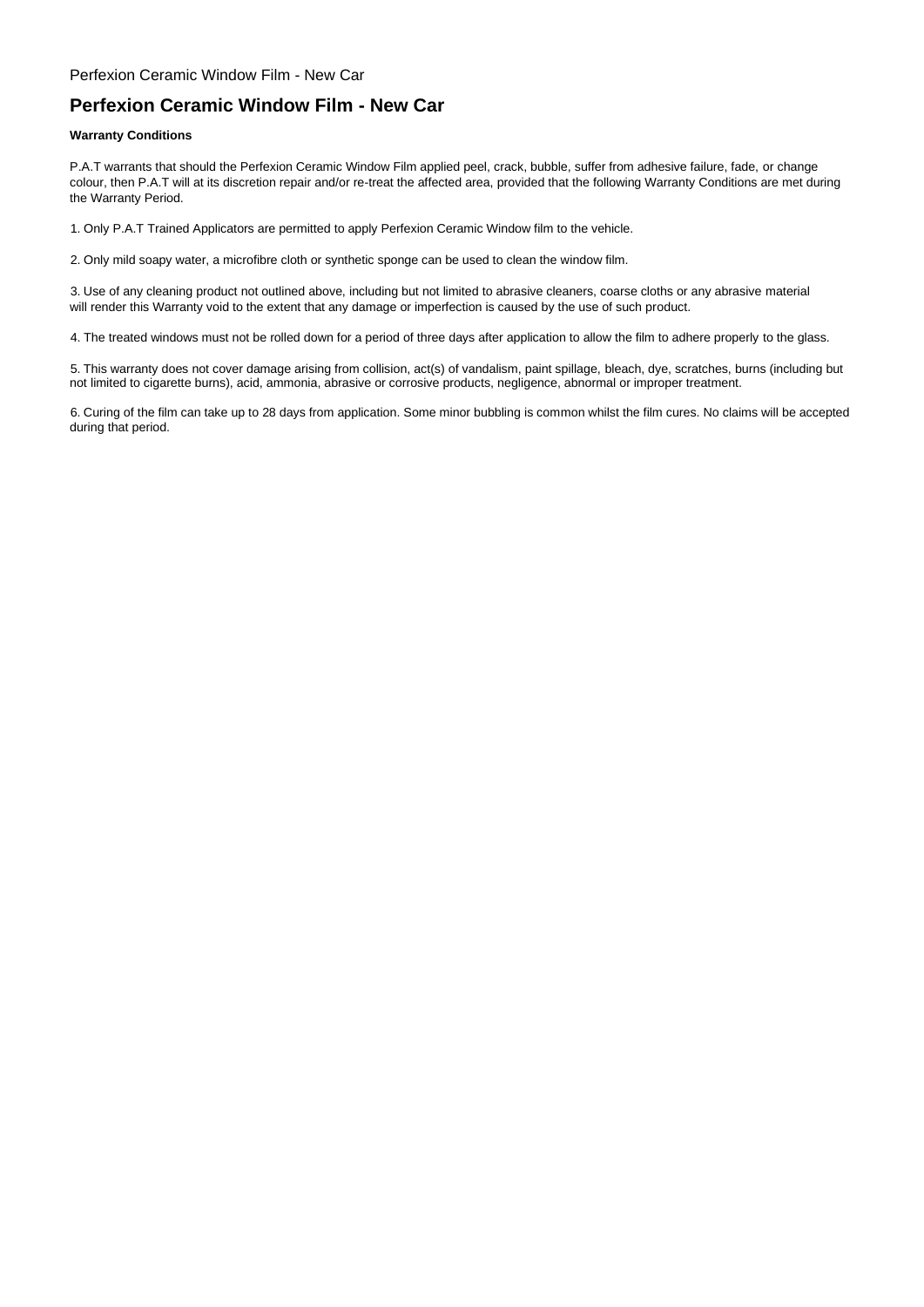## Perfexion Electronic Rust Module - Standard

#### **Perfexion Electronic Rust Warranty Conditions:**

P.A.T. warrants that should the Electronic Rust Module fail to satisfactorily protect against corrosion perforation (hole), of the vehicles grounded body panels consisting of bonnet, boot lid, wheel wells, door panels, front and rear panels, sills, roof and floor boards and vehicle frame, then P.A.T. will at its discretion repair, re-treat or replace the damaged areas provided that you comply with these Warranty Conditions during the Warranty Period. Surface rust caused by stone chips in the paintwork is covered and will be repaired under this warranty, however, the stone chip is not covered and will not be repaired. The Owner must ensure that the activation light is constantly activated. Units should be checked once every two months. If the red light is activated, or the red and green lights are activated together, then the vehicle is not protected and the customer should contact the dealership immediately. Only P.A.T Trained Applicators are permitted to install, repair or replace the Electronic Rust Module in the vehicle. This warranty does not cover:

7. Any damage that is covered under the vehicle manufacturer's new vehicle warranty.

8. Any damage that is covered under your home or automotive insurance policy.

9. Any damage caused by acid, caustic or corrosive material spilled onto any surface of the vehicle.

10. Any paint bubbling that has not perforated (hole).

11. Any damage existing at the time this warranty commenced.

12. Any damage resulting from interference with the Electronic Rust Module which includes disconnection of the power supply. The Owner must ensure that the that activation light on the Electronic Rust Module is constantly illuminated.

13. Any damage to exhaust systems, drive train, brake calipers, chrome plated trim, bumpers, battery acid related corrosion, fitted aftermarket accessories, luggage racks, tow bars, vehicle load areas (ute), damage due to defective workmanship or materials in the manufacture of the vehicle, damage due to collision, fire, surface rust or rust occurring in non-grounded surfaces, repaired or replaced components which are not Original Equipment Manufacturer parts.

14. Standard single pad unit does not provide coverage for beach use, salt water immersion or use on any mine site.

**The Electronic Rust Module is designed to slow the process of corrosion under normal conditions. Only vehicles fitted with Perfexion Electronic Rust Module - Heavy Duty can be driven through salt water and on the beach, given they comply with the Perfexion Electronic Rust Module - Heavy Duty terms and conditions. Customers are required to report damage within 30 days of the damage occurring.**

**I have read and understand what is and is not covered by the Electronic Rush Module fitted to my vehicle.**

Name **Name Name Name Name Signed** 

Perfexion Electronic Rust Module - Medium Duty

#### **Perfexion Electronic Rust Warranty Conditions:**

P.A.T warrants that should the Electronic Rust Module fail to satisfactorily protect against corrosion perforation (hole), of the vehicles grounded body panels consisting of bonnet, boot lid, wheel wells, door panels, front and rear panels, sills, roof and floor boards and vehicle frame, then P.A.T. will at its discretion repair, re-treat or replace the damaged area provided that you comply with these Warranty Conditions during the warranty period. Surface rust caused by stone chips in the paintwork is covered and will be repaired under this warranty, however, the stone chip is not covered by this warranty and will not be repaired. The Owner must ensure that the activation light is constantly activated. Units should be checked once every two months. If the red light is activated, or the red and green lights are activated together, then the vehicle is not protected and the customer should contact the dealership immediately. Only P.A.T Trained Applicators are permitted to install, repair or replace the Electronic Rust Module in the vehicle. This warranty does not cover:

7. Any damage that is covered under the vehicle manufacturer's new vehicle warranty.

8. Any damage that is covered under your home or automotive insurance policy.

9. Any damage caused by acid, caustic or corrosive material spilled onto any surface of the vehicle.

10. Any paint bubbling that has not perforated (hole).

11. Any damage existing at the time this warranty commenced.

12. Any damage resulting from interference with the Electronic Rust Module which includes disconnection of the power supply. The Owner must ensure that the that activation light on the Electronic Rust Module is constantly illuminated.

13. Any damage to exhaust systems, drive train, brake calipers, chrome plated trim, bumpers, battery acid related corrosion, fitted aftermarket accessories, luggage racks, tow bars, vehicle load areas (ute), damage due to defective workmanship or materials in the manufacture of the vehicle, damage due to collision, fire, surface rust or rust occurring in non-grounded surfaces, repaired or replaced components which are not Original Equipment Manufacturer parts.